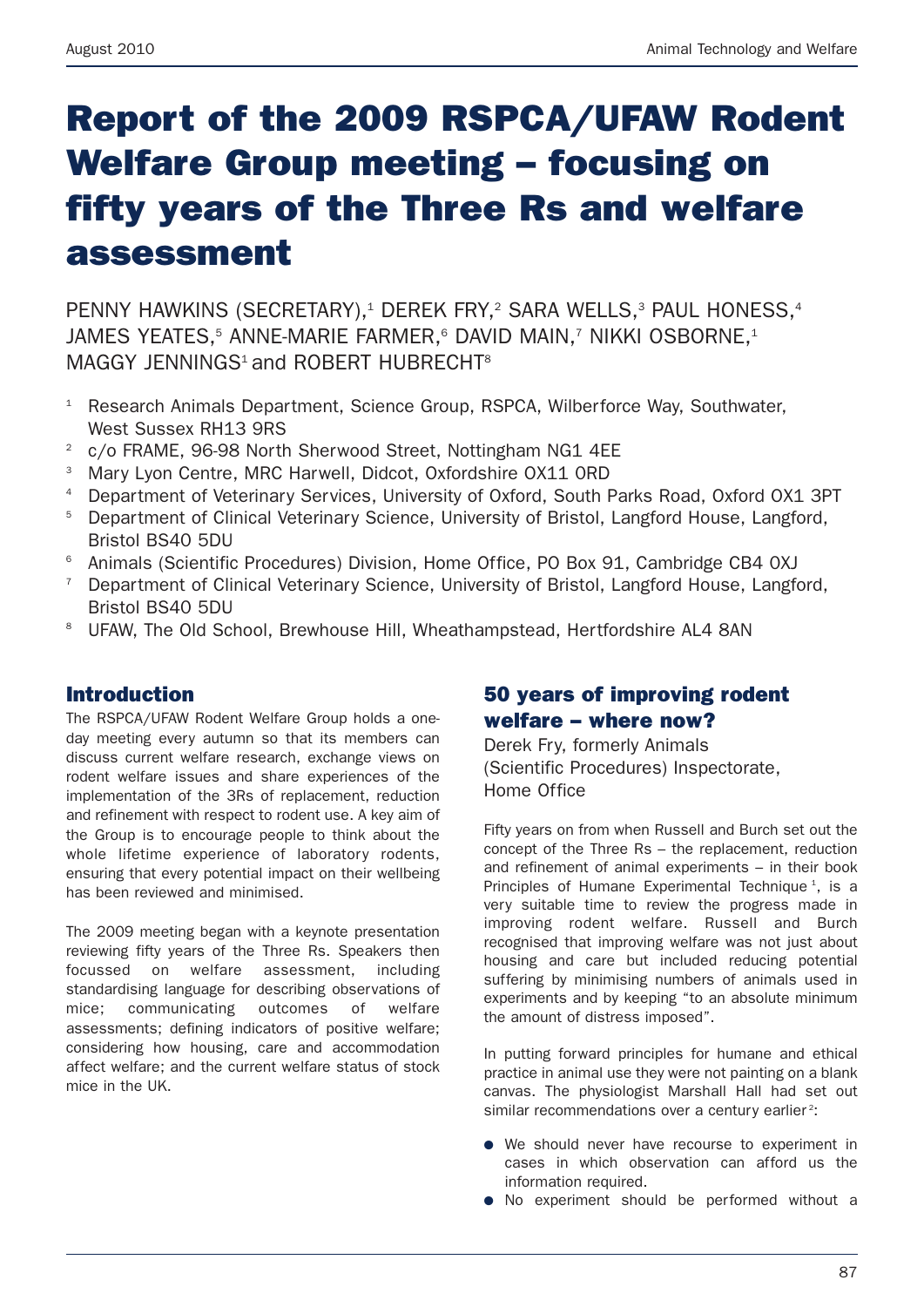distinct and definite object and without the persuasion that the object will be attained and produce a real and uncomplicated result.

- **●** We should not needlessly repeat experiments and we should cause the least possible suffering, using the lowest order of animals and avoiding the infliction of pain.
- **●** We should try to secure due observation so as to avoid the necessity for repetition.

Some of the influential scientists of the time were practising according to Hall's principles and encouraged Russell and Burch in their enterprise. Some animal houses were impeccably clean, and the importance of good hygiene was recognised. Much was known about the need for animal house ventilation and temperature control, and Home Office Inspectors then as now were concerned about minimising animal use and suffering.

However, a number of us have very different memories of what it was like fifty years ago. Many scientists then seemed to regard laboratory animals solely as data generators. There was little questioning of the justification or necessity for some very painful procedures and the numbers of animals used were largely set by what the researcher could afford, rather than a reasoned justification. Knowledge of the physiological effects of environment and behaviour in the laboratory setting was limited. Cages were metal and grid floors were common, even encouraged – "the grid has some hygienic advantages, and is perfectly well tolerated by the smaller animals"<sup>3</sup>. Single housing was common, sometimes in "library" rack systems, and enrichment was rare. Heating provision was variable, with some commercial breeders providing no form of heating in their mouse rooms. Most academic departments had their own animal houses and many were of what would now be considered a very poor standard. For example, some animal care staff can remember routinely kicking the animal house door before opening it to dislodge the cockroaches!

It took some time for the Three Rs to become as widely recognised and accepted as they are today, but it is clear that a lot has changed since 1959. There have been significant advances in knowledge, skills and attitudes towards animal use, leading to improvements in animal housing and care, reductions in the severity of procedures and reductions in the numbers of animals used for comparable experimental programmes. Good practice that was exceptional in

––––––––––––––––––––––––––––––––––––––––––––––––––––––

1959 has become the norm. Rodents usually have an enriched environment that takes much better account of their species-specific requirements and animal houses are generally centralised, cleanable and cleaned, many with some form of barrier. Plastic technology has provided a wider choice of suitable caging materials.

The UFAW Handbooks on laboratory animal housing and care provide good indicators of the changes. The edition of the Handbook available in 1959 was published in 1957 and reprinted in 1959<sup>3</sup>. This second edition has eight pages on the animal house, 35 pages on equipment (including an appendix on resharpening needles), 18 pages on "pests of the animal house" ("bugs, roaches, fleas, lice, mites ... should not be tolerated") and very little on environmental enrichment. In fact, it says that "The furnishing of ... cages with exercise wheels and other toys seems … pointless and … objectionable." Almost all of the contributors had scientific, veterinary or medical degrees and few if any were animal technologists.

The edition of the UFAW Handbook available over the last few years (the seventh) dates from 1999<sup>4</sup> and takes a very different approach, with 38 pages on the animal house, an entire chapter on environmental enrichment and, in the rodent-specific chapters, sections on social organisation. It states that "The environment of a mouse should include a wide range of stimuli…" and that social grouping is "preferable". The contributors include several senior animal technologists and a laboratory animal welfarist.\*

For rodent housing however, one area in which the 1999 and 1957 UFAW Handbooks are comparable is in the space allowances. The 1957 edition recommends a formula for calculating cage dimensions where the minimum area (in cm<sup>2</sup>) is (number of animals)  $x$   $(0.7 x)$ weight in grams) + (6 x square root of weight in grams)]. For five mice weighing 29g this works out as 263 cm2 (the current Home Office Code of Practice recommends 300 cm<sup>2</sup>) and for two 460g rats it is 901 cm<sup>2</sup> (700 cm<sup>2</sup>) in the Code of Practice).

Much has been done to improve welfare by reducing the severity of procedures. For example, the highly irritant anaesthetic, ether, was widely used in 1959 (and recommended in the UFAW Handbook), and now the routine practice is a balanced anaesthetic regime with perioperative analgesia, and "ether is not

<sup>\*</sup> In 2010, the 8<sup>th</sup> edition of the UFAW Handbook will be published, building on the growing knowledge gained from animal welfare research. This new edition emphasises the importance of providing appropriate environments that meet the animals' needs in order to provide both good welfare and good science. It includes chapters on: the effects of enrichment, or the lack of it, on experimental outcomes; welfare assessment; phenotyping; design of experiments; managing animal welfare in special housing systems such as IVCs and other forms of barrier; and the use of animals in field research. It also draws attention to the recent European revisions of housing recommendations and space allowances.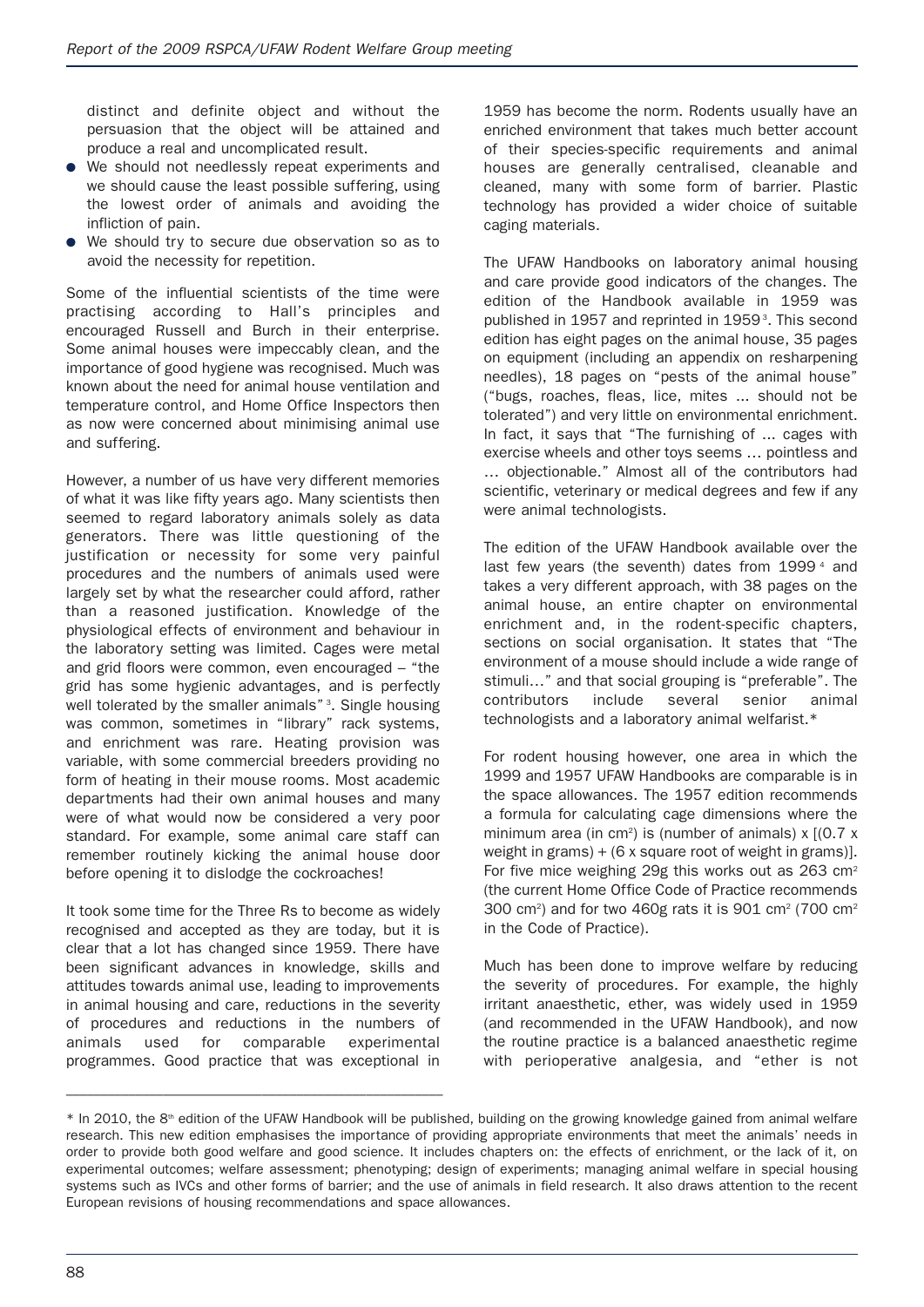recommended by UFAW". In 1959, the LD50 approach (determining the dose which killed 50% of the mice or rats used) was routinely used for assessing pharmaceuticals as well as in toxicity and vaccine efficacy tests. It was even used as a pharmacology practical in undergraduate courses, which would be unthinkable today. Now, lethality is an endpoint only for some critical safety tests (principally potency evaluations) and more humane endpoints than death itself are widely accepted by regulators. The LD50 protocol is no longer a recognised guideline for oral toxicity testing in rodents. More generally, refinement has become part of the culture, with Home Office Inspectors, local ethical review processes and the researchers themselves all looking for ways of reducing the amount of distress caused to animals undergoing procedures.

There has also been welfare improvement through decreasing the numbers of rodents used for particular investigations. Between 1959 and the early 1970s, there was a year on year increase in rodent use reflecting the expansion of animal-based science. Now biomedical science continues to expand but numbers of "conventional animals" are falling, though there has been a slow overall increase in numbers over the last decade due to studies using genetically altered (GA) mice. So it seems that scientists in the UK are making comparable advances, yet using fewer animals than ever before. Increased availability and development of non-animal alternatives, more questioning of the necessity and justification for animal experiments and wider use of more efficient experimental design all play a part in helping reduce numbers. Greater transparency relating to animal experimentation, as well as external pressures, have helped to drive changes to a general approach that seeks to minimise animal use.

An interplay between advancing knowledge, technical achievements, acquisition of greater skills and development of more caring attitudes has brought about these improvements over the last fifty years in housing and care, severity of procedures and efficiency of usage. These have provided huge benefits for both animal welfare and science. Animal technologists, care staff, veterinarians and Home Office Inspectors have worked together to achieve better implementation of the Three Rs, especially standards for animal care and use. The Animals (Scientific Procedures) Inspectorate in particular has had a major influence on reducing the severity of procedures as well as encouraging more efficient experimental design. There has been positive pressure from the public and scientific Non-Governmental Organisations (NGOs) including the RSPCA, UFAW and FRAME.\* Progress has also been enabled by bodies such as the National Centre for the Three Rs (NC3Rs), the Animal Procedures Committee and by the researchers themselves. Organisations such as LASA, the IAT and LAVA<sup>+</sup> offer many opportunities for their members to meet and share good practice, and valuable fora are provided by the biennial World Congresses on Alternatives and meetings sponsored by scientific, welfare and Three Rs organisations.

The Animals (Scientific Procedures) Act 1986, with its requirements for use of non-animal alternatives when practicable, and for minimising severity and numbers, has been a key factor in driving the wider uptake of the Three Rs and improvements in rodent welfare. It gave greater opportunity for Home Office inspectors to advance the Three Rs when assessing proposed work and during visits. The associated Codes of Practice set minimal standards for housing and care, and the Act allowed for the introduction of mandatory training of researchers and a local ethical review process.

However, there is still scope for further improvement, and we should avoid complacency, always questioning how things might be done better. Here are some examples of where we might now put our efforts:

#### *1 Improving care – reducing fear and getting the right enrichment*

There is now a much better appreciation that anxiety is an important component of the distress imposed by animal experiments, and there could be wider uptake of measures to offset this by improved handling, prior training and imaginative housing. Caging should allow for species-specific coping strategies and this can be a simple matter, e.g. a deep layer of sand in the cage allows gerbils to perform their normal digging behaviour. Providing refuges and nesting material can help, but more objective scientific assessment of environmental enrichment is needed to ensure that the "right" resources are provided for each species or strain. During procedures veterinary supportive care – preventative and palliative drug regimes as appropriate, minimal disturbance environments, provision of warmth when temperature control is compromised, and so on – can reduce suffering and speed recovery.

## *2 Providing more information on severity*

Much more could be done to publicise the severity of procedures so that where there are options an informed choice can be made. Research papers typically give little information on the nature and level of severity of the procedures involved, or how this was assessed. Greater appreciation of the signs of pain

––––––––––––––––––––––––––––––––––––––––––––––––––––––

<sup>\*</sup> Fund for the Replacement of Animals in Medical Experiments

<sup>†</sup> Laboratory Animal Science Association, Institute of Animal Technology, Laboratory Animal Veterinary Association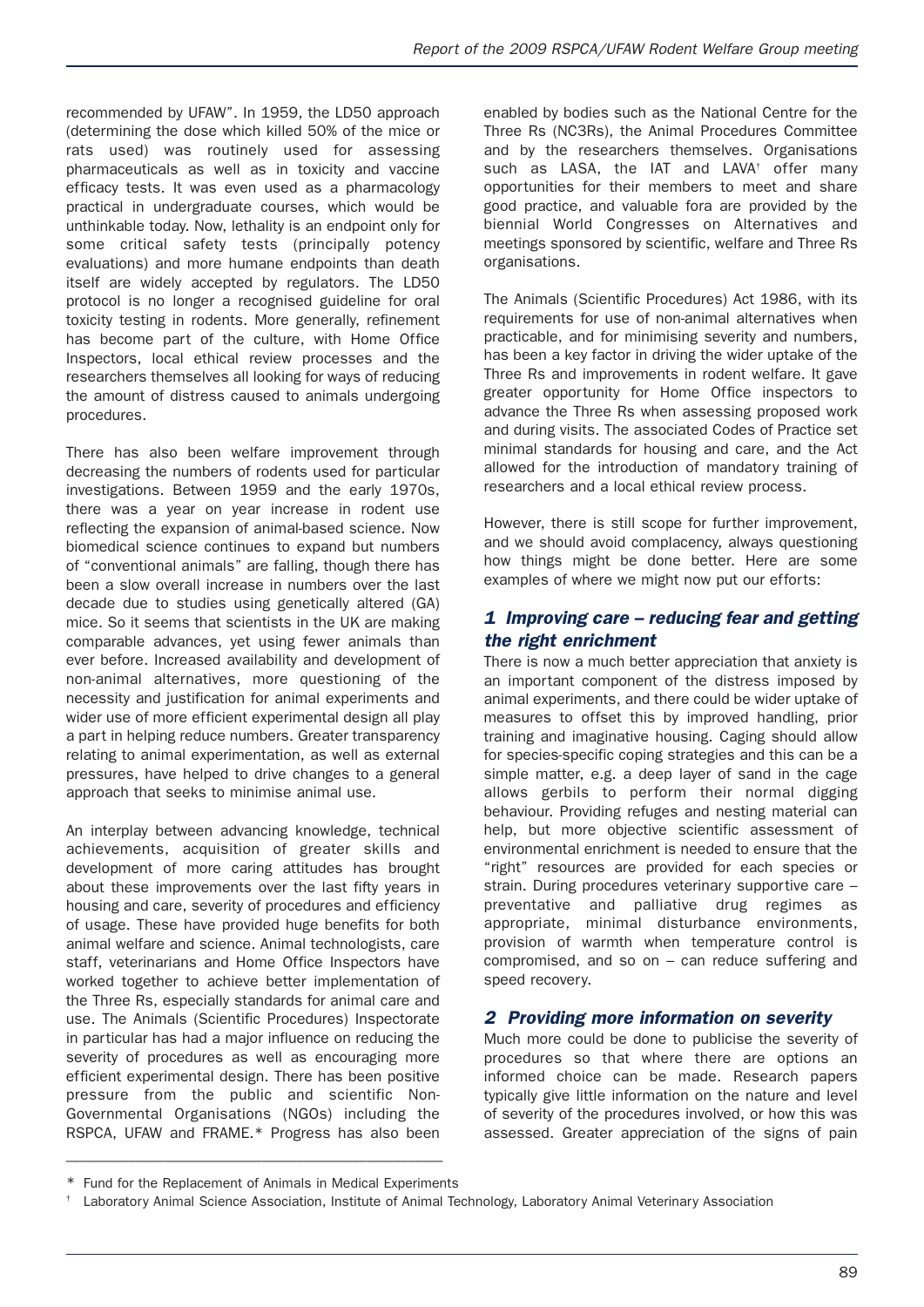and distress in rodents and the ongoing work on assessing severity in GA animals have still to be widely incorporated in welfare assessments. The use of GA animal "passports" should become routine but even in these there is scope for more information on severity.

#### *3 Arguing for full consideration of the Three Rs in animal test regulations*

There is a need for well-informed and up-to-date considerations on animal welfare to be an important input when reviewing and formulating regulations which call for animal-based tests. Such regulations may need to be very specific on the actual test required, but the pace of advance in non-animal alternatives and lesser severity approaches means there should be frequent reviews and updating, or provision of flexibility, to ensure suffering is reduced or avoided. Typically such testing is for human safety, such as the safe manufacture, handling and use of chemicals and pharmaceuticals, and food safety. In the latter sphere, ECVAM Workshop 55<sup>5</sup> gave an example of the problems that can occur, in this case in requirements for testing for marine biotoxins.

Three Rs considerations should be incorporated into regulations when they are being drafted and there is opportunity for this in those regulations that relate to emerging technologies, of which nanotechnology is a current example. The EU and its Member States should pay "full regard to the welfare requirements of animals when formulating and implementing ... policies" <sup>6</sup>. However in nanotechnology, as Sauer (2009)<sup>7</sup> has pointed out, the signs that the regulations will be wellinformed on the animal welfare implications are not good. None of the projects listed in an EU Report on the ethical, legal and social aspects and governance of nanotechnology<sup>7,8</sup> includes animal welfare. Over a period of fourteen years the EU has spent €5 billion on nanotechnology. In contrast, spend on alternative tests in the nanotechnology area is in the low millions, and over the last twenty years the EU has contributed only € 200 million to the implementation of the Three Rs in all areas.

#### *4 Planning and designing for minimal severity*

At the individual experiment level there is scope for more use of efficient designs, such as factorial designs, which obtain more data from fewer animals, and for reducing severity by unequal group sizing in experiments where the suffering of treated groups is likely to be much greater than in controls. Much could still be done in setting humane endpoints, not just stopping use of an animal at a severity cut-off but also stopping an experiment as soon as its objective has been met. More could be done in the planning of a series of experiments to minimise numbers and severity overall. Programmes can be staged to start with procedures of the least severity, and pilot experiments or those early in the series can have, as additional objectives, seeking suitable humane endpoints and observation schedules to implement them. These endpoints and schedules can then be part of the later experiments in the series.

#### *5 Encouraging good practice and exchanging information*

The UK is fortunate in having in the Inspectorate a ready route for the dissemination of good welfare ideas and information on the severity of procedures, in the NC3Rs a government sponsored platform for posting and exchanging such information, and in nongovernmental organisations like RSPCA and UFAW that are active in publicising welfare issues and in researching and disseminating solutions to researchers and animal care staff. However, even here one finds researchers unaware of ways to improve welfare. More could be done to improve information exchange on the Three Rs both within the UK and globally, so that the best of the UK's knowledge, skills and attitudes could be implemented throughout the country and elsewhere. This is especially important given the increasing globalisation of animal use. The UK can also pick up examples of good practice and welfare insights from some researchers in other countries, particularly in the EU, Australia, New Zealand, Canada, and the USA – and the contributions to the recent 7th World Congress on Alternatives provide several such examples.

Altogether we face a considerable challenge if we are to continue improving rodent welfare in all its aspects over the next fifty years!

## **Defining and implementing welfare assessment protocols**

Penny Hawkins, Research Animals Department, RSPCA on behalf of the BVA(AWF)\*/FRAME/RSPCA/UFAW Joint Working Group on Refinement

The Joint Working Group on Refinement (JWGR) was convened to facilitate refinement by ensuring that up-todate information on refinement is readily available. Its members include representatives from science and industry, animal technologists, veterinarians and scientific animal welfare organisations. It has produced

<sup>––––––––––––––––––––––––––––––––––––––––––––––––––––––</sup> \* British Veterinary Association Animal Welfare Foundation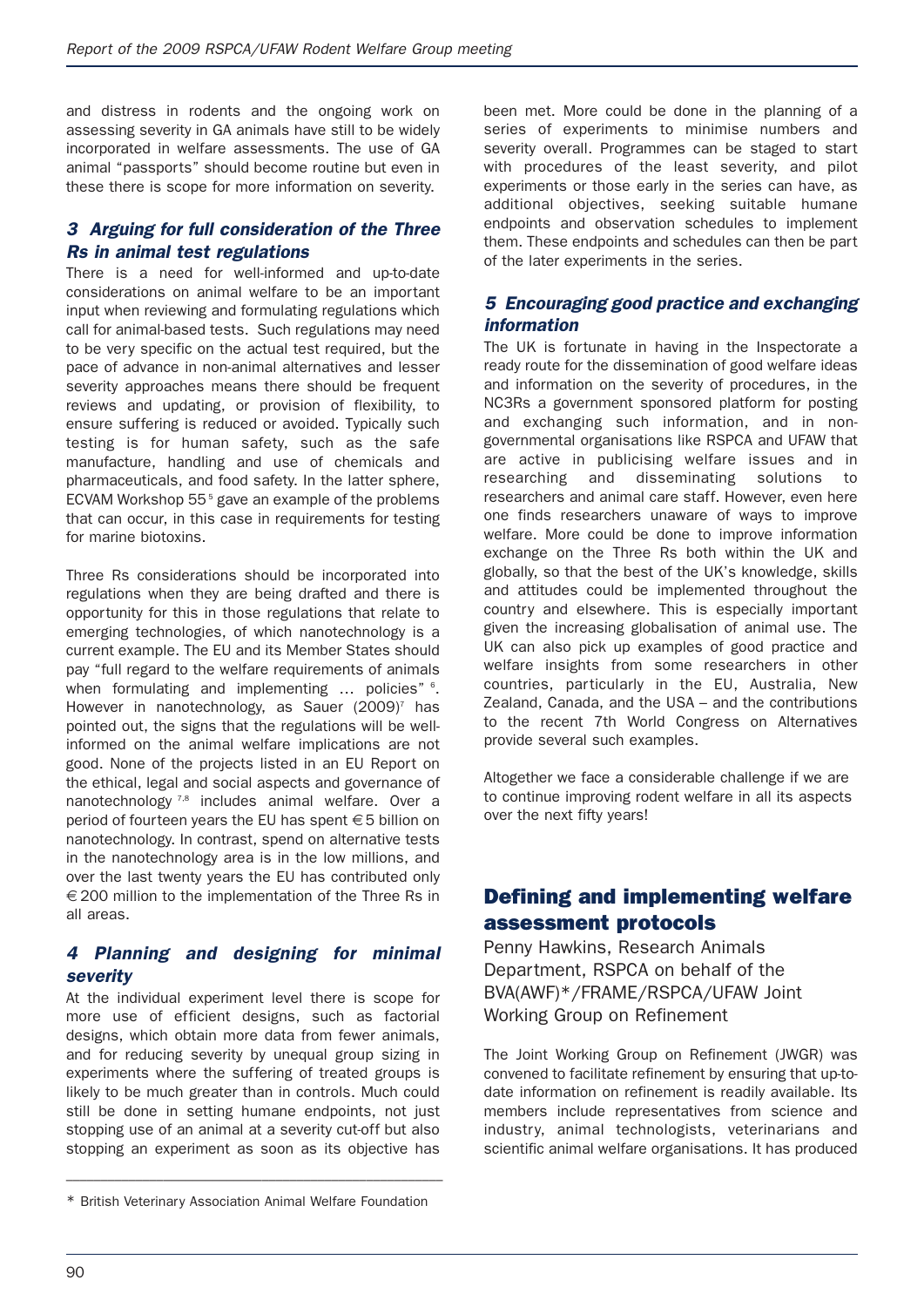a series of comprehensive reports setting out good practice for a number of husbandry and care practices and experimental procedures, which to date have been published in *Laboratory Animals* (http://tinyurl.com/ yazhct6).

This section of the Rodent Welfare Group report provides a brief overview of an ongoing project by the JWGR that aims to provide practical guidance on developing appropriate, effective welfare assessment protocols for individual research facilities and projects<sup>9</sup>. The current Working Group was initiated in response to an RSPCA survey of pain assessment in UK establishments, which identified a number of practical issues with monitoring animals and recording observations <sup>10</sup>. For example, there was considerable reliance on subjective indicators of suffering such as reduced social interaction or animals appearing to be "just not right". While the judgement of experienced and empathetic animal technologists and care staff was rightly respected, respondents recognised that a more objective approach would be beneficial. They also explained how a "team approach" to monitoring welfare helped to reduce subjectivity.

The Working Group aims to facilitate more effective welfare assessment by beginning with fundamental guiding principles to help plan assessment protocols at a local level. These are:

- **●** a sound understanding of what constitutes good welfare and a "normal" animal;
- **●** appropriate welfare indicators that provide meaningful information and are simple to assess;
- **●** recognition of all the potential sources of suffering throughout the animals' lives, not just those immediately associated with scientific procedures;
- **●** equal consideration for all species;
- **●** a team approach, with consistency between observers;
- **●** appropriate systems for recording observations.

The guidance takes a generic approach so that it will be broadly applicable to a range of disciplines, with a strong emphasis on practical implementation. It provides guidance on constructing the welfare assessment protocol at the project planning stage, using it effectively, reviewing welfare records, exchanging information relevant to welfare assessment, and training for assessors. The Working Group has submitted the resource to a refereed journal and hopes that it will be published in 2010.

## **Standardising language for describing mouse welfare**

Sara Wells, Mary Lyon Centre, MRC Harwell; Chris Trower, Red Kite Veterinary Consultants; Jennifer Salisbury, Wellcome Trust Sanger Institute; Mark Gardiner, Mary Lyons Centre, MRC Harwell; James Bussell, Wellcome Trust Sanger Institute

The past three decades have seen an unprecedented rise in the use of mice as a model organism for the investigation of mammalian biological systems and disease. This increase is due to developments in technologies for the manipulation of the mouse genome. The ability to add, remove and substitute genes within the context of a whole animal has led to the generation of many thousands of lines of GA mice. Colonies of these mice sometimes display characteristics that present challenges for their breeding, rearing and husbandry. Effective welfare assessment and information transfer are both vital to ensure that welfare issues are identified and addressed promptly and consistently.

In recent years, large programmes of work have commenced in which many mouse genes are being knocked out and the phenotypes of the resulting mice are being catalogued and published. As the interactions between individual genes and their pathways are more extensively investigated, collaborative laboratories are sharing many strains. For example, large gene targeting consortia plan to make targeted mutations in up to 13,000 genes by 2011. In these novel mouse lines, there are no historical data and phenotypes – and health problems – can be unpredictable.

More mouse lines than ever are being used by multiple research groups, so it is important that facilities pass on any knowledge that could help to successfully rear and maintain stock, minimise suffering or improve welfare. This information needs to be stored in an accessible, searchable format for future referencing and analysis. It also should be expressed in a standard, descriptive language. To this end, MRC Harwell and the Wellcome Trust Sanger Institute have been compiling the Mouse Welfare (MW) terms to help share information about the welfare implications of genetic alteration.

Collecting welfare data is essential for a number of reasons. First and foremost, information on health and welfare is needed to assess whether the mice are fit enough to remain in the study, or whether their continued use would not be justified. Information gathered from welfare assessments can also add more detail on the phenotype when classifying a new GA line.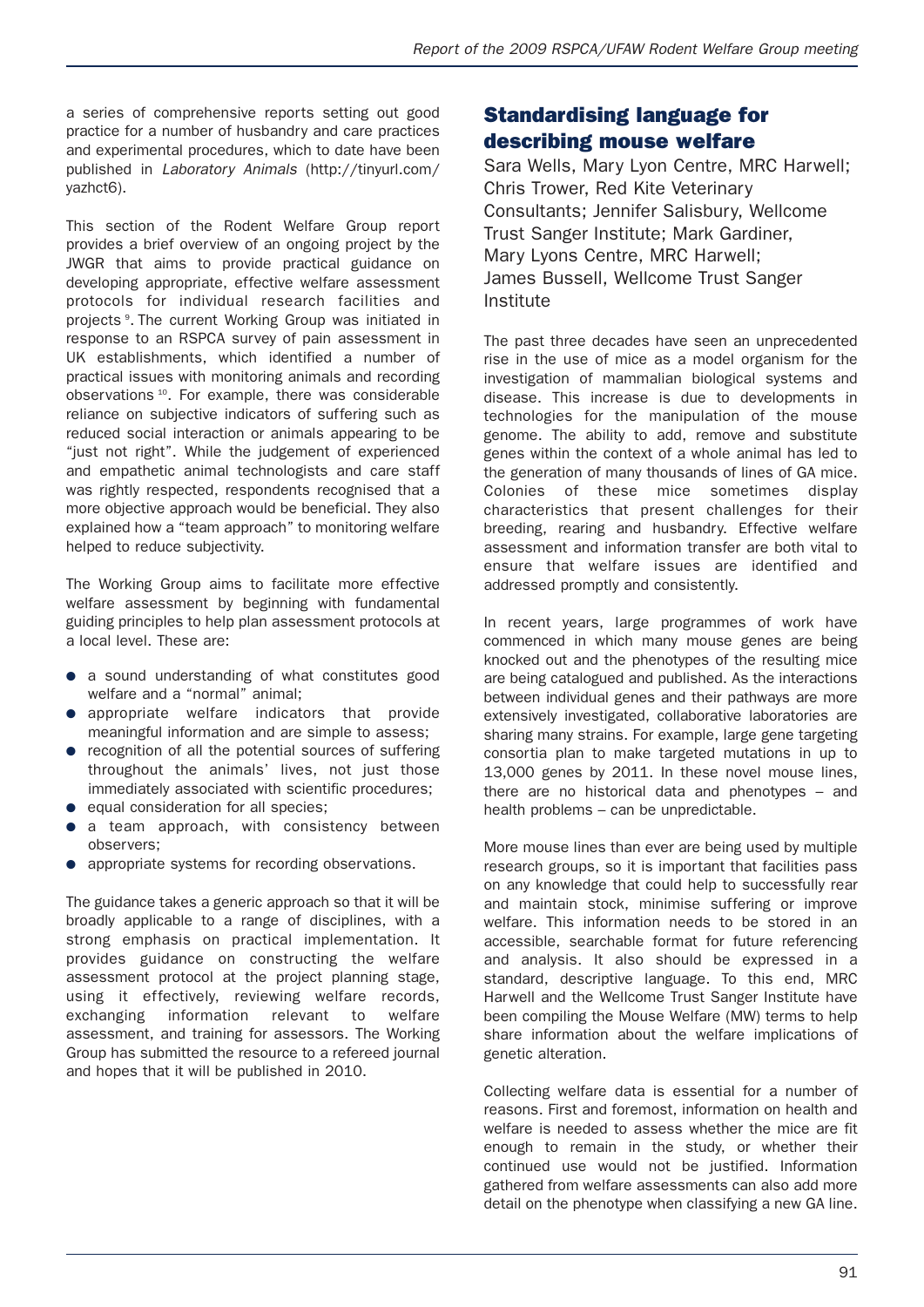In addition, it can be used to study the progression of a disease for scientific purposes as well as for implementing humane endpoints.

The need for work on a standardised language of MW terms became clear when we compared terms between our two facilities. For example, an intact vaginal septum was described as "threading" at the Sanger Institute and an "imperforate vagina" at Harwell. We surveyed twenty animal care staff by showing them pictures of mice with clinical conditions and asking them what they would write on a health sheet. The range of responses was very broad indeed and in some cases there were no common terms that would have linked the two descriptions in a search. As an example, the same picture was described as "bite wound to rump" and "skin lesion at the base of the tail".

As a result, we are developing MW terms that provide controlled language for describing what is seen at the cage side in the form of a list of terms. The terms form a hierarchy, with a glossary for (i) the health concern, (ii) the body system and (iii) components of the body system. In the case of the example above, there could be only one response to the picture: (i) wound, (ii) abdomen and (iii) coat/skin. The system is still evolving and we aim to refine the terms further, with the help of other mouse users. To this end we have launched the Mouse Welfare Terms website (www.mousewelfare terms.org), an interactive website for suggestion, corrections and developments. We also aim to develop a list of MW terms for neonates. Ultimately, we plan to influence other research partners to improve welfare assessment and information transfer, both in the EU and beyond.

# **Comparing and harmonising welfare assessments – the welfare illustrator grid**

Paul Honess and Sarah Wolfensohn, Department of Veterinary Services, University of Oxford

It is important to reduce subjectivity when assessing animal welfare by taking a systematic approach and incorporating a range of observable or measurable welfare indicators. However, this approach generates data that need to be interpreted accurately and meaningfully. This applies to both single assessments that are carried out to evaluate an animal's welfare at one point in time, and also to repeated assessments that can be used to track any changes in welfare. These changes may be due to the effects of procedures, refinements in procedures or husbandry, or in the case of long term studies because the animals are ageing.

Understanding and predicting how welfare can change over time can be difficult, but these judgements are essential both for planning research projects and especially for retrospective review. We wanted to develop a graphical system that could depict the outcome of multiple assessments through time, reflecting the cumulative suffering and lifetime experience of the animal. We wanted this to include the effects of factors such as transport and housing as well as procedures, to be consistent and objective, and to be clear and easy to interpret. The aim was to produce an easily understood, visual representation of welfare.

The outcome of this project was the welfare illustrator grid, which was first used to compare the welfare of animals used in different contexts such as in research, farming and as companions, in order to make iudgements about their quality of life<sup>11</sup>. The first version of the grid had four axes; two indicated the level of welfare with respect to clinical condition and behaviour, one represented the duration of compromised welfare in relation to the animal's lifespan, and the fourth indicated the cause of the suffering (Figure 1). For all axes, greater harm equated to a higher "score", so smaller polygons represent less suffering than larger ones.



**Figure 1**. Welfare illustrator grid for comparing the welfare of animals used by humans in different contexts <sup>1</sup> , reproduced from *Animal Welfare* Vol. 16 Suppl. with permission from UFAW.

We have now developed this model to be specific to animals used in research and testing and to include a third axis so that changes in welfare status with time can also be represented  $12$ . The four axes, as shown in Figure 2, now represent:

1. *Clinical condition, or physical well being.* This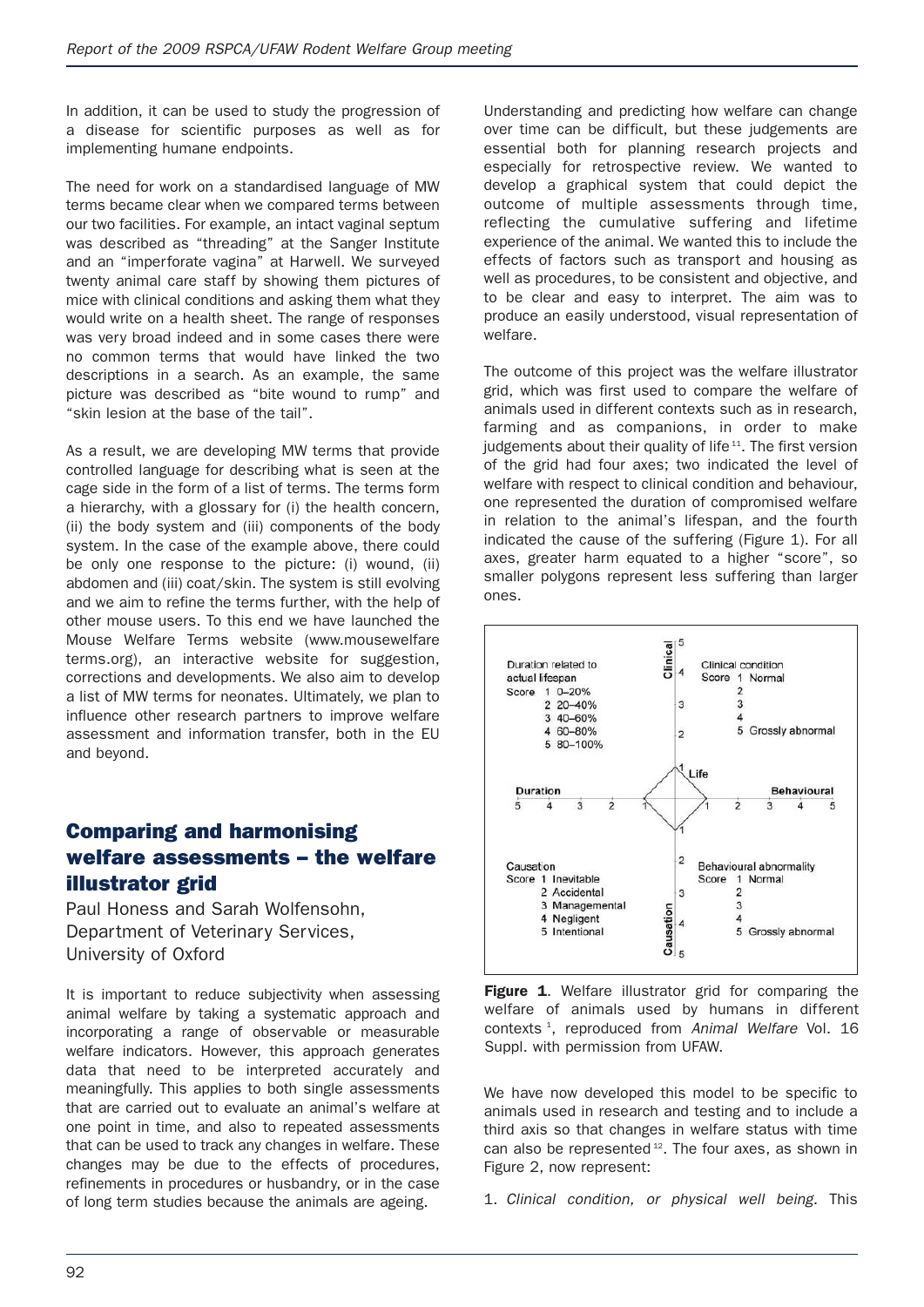includes such parameters as body weight, body temperature and condition score.

- 2. *Behavioural deviations, or psychological well being.* Appropriate parameters are time budgets, social interaction/hierarchy, incidence of abnormal behaviours (e.g. stereotypies, self injury) and aggression.
- 3. *Environmental conditions.* This will reflect the animal's housing and includes assessment of space allowance, heat, light and humidity provision and environmental enrichment.
- 4. *Clinical/experimental events.* This will assess the challenge to the animal arising from clinical or experimental events such as surgeries, procedures, sedation/anaesthesias etc.



**Figure 2**. The extended welfare assessment grid, illustrating welfare assessments conducted at three separate time points (A, B and C). The dashed line is the time axis <sup>12</sup> . Reproduced from *ATLA* Vol. 38(3) with permission from FRAME.

The time axis allows assessment made at different times to be represented in the same diagram and compared with one another. This can demonstrate changes that affect animal welfare, either positively or



**Figure 3**. Application of the extended welfare assessment grid to assess welfare in a singly-housed experimental animal where environmental enrichment was provided as a refinement from time point B (this is a hypothetical case) <sup>12</sup> . Reproduced from *ATLA* Vol. 38(3) with permission from FRAME.

negatively. For example, the matrix approach can help to evaluate the true welfare implications of research protocols, as well as the effects of refinements. To illustrate this, Figure 3 depicts the impact on welfare of a husbandry refinement implemented at time point B. The scores have decreased for clinical condition, behavioural deviations and suffering due to the animal's environment, but stayed the same for experimental events. It can be seen from the area of the polygons that overall welfare is improved.

We believe that this approach to representing welfare status will help with practical refinement and improve communication between a range of people with an interest in experimental animal welfare including care staff, researchers, regulators, funders, the Ethical Review Process and the public. For further information, please see the publications cited in this article  $11,12$ .

# **Indicators of positive welfare in rodents**

James Yeates, University of Bristol

Laboratory animal legislation, care guidelines and welfare science currently tend to focus on recognising and preventing negative welfare states. But there is increasing awareness that this negative approach does not fully represent the domain of animal welfare science, and that the recognition of positive states might help to promote better science and animal welfare <sup>13</sup>. A variety of feelings with desirable mental qualities appear to have evolved in conscious animals. Thus a rodent's welfare might vary from being extremely poor to highly desirable <sup>14</sup>, and attention should be given to identifying indicators of positive welfare in animals and providing conditions that encourage their expression (Figure 4).



**Figure 4**. Traditional welfare concerns and a more positive outlook

Experimental protocols have been developed to evaluate what rodents "like", which in behavioural terms is expressed as *affect* associated with a rewarding event, and what they "want", which relates to their *motivation* towards something desirable. Motivational tests "ask" animals what they value and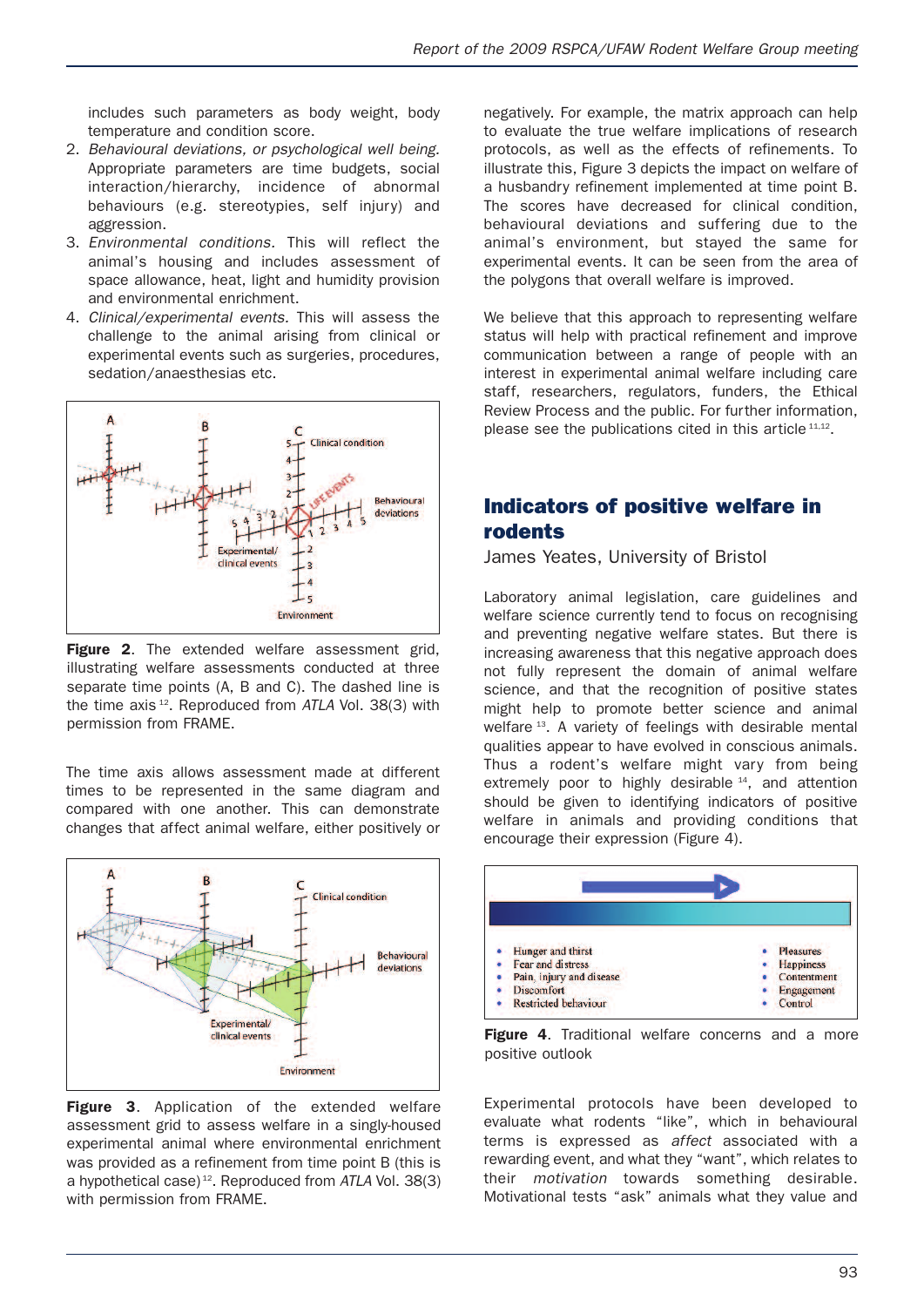how much. Some directly allow a choice and measure the relative strength of each preference. For example, rats will show preferences for the opportunity for social interactions, sucrose, social play or sex <sup>15-19</sup>, Other ethological studies aim to interpret anticipatory behaviour, such as increased activity and frequent changes in types of behaviour, towards an object or situation. Rodents have been shown to anticipate sexual contact, social play, food treats and access to an enriched cage <sup>20-22</sup>.

Protocols to assess affect, include studies of vocalisation in rats which have demonstrated the presence of ultrasonic vocalisations ("chirping") in situations that one would expect to involve positive experiences<sup>23</sup>. Rats also display facial expressions that are analogous with human expressions in some situations, for example on tasting sugar they will protrude their tongues in a similar way to humans licking their lips 24,25.

Play could also be an indicator of positive welfare. Fraser and Duncan proposed that positive motivational states evolved in "opportunity situations <sup>26"</sup>. In other words, if animals have the time and inclination to play, then all is well in the world. Play behaviour may be considered by some to be caused by a positive overall "mood" and/or to lead to positive mental states <sup>27,28</sup>. and methods of "measuring" play are being evaluated that may provide a possible measure of welfare  $28$ .

Clearly, animals need to be provided with the opportunity to express positive welfare indicators like these if positive mental states are to be recognised and monitored. These desirable outcomes for animals can be divided into three categories. **Pleasures** include eating, play, tactile pleasure, exercise, sex, sleep and warmth. The second category is **engagement** with other animals, family, humans, satisfying curiosity and interest and opportunities for variety and novelty. The third is **realisation**, in terms of a degree of control over the environment and sufficient space for all of the above.

It can be useful to consider positive inputs and outcomes for animals within a framework of "five opportunities":

- **●** Opportunity for selection of dietary inputs (by provision of a diet that has been preferentially selected)
- **●** Opportunity for control of the environment (by allowing the achievement of motivations)
- **●** Opportunity for pleasure, development and vitality (by maintaining and developing beneficial inputs)
- **●** Opportunity to express normal behaviour (by providing sufficient space, a good quality environment and group housing for social animals)
- **●** Opportunity for interest and confidence (by providing

conditions and treatment that lead to mental enjoyment)

Laboratory housing and scientific requirements can fail to allow some of these positive outcomes, as well as compromising the Five Freedoms, but thoughtful and creative husbandry and experimental protocols can reduce this compromise by compensating in other areas and improving the overall wellbeing of animals.

# **Housing, care and accommodation – an Inspector's observations on how these can affect rodent welfare**

Anne-Marie Farmer, Home Office

Over recent years there has, quite rightly, been considerable emphasis on how scientific experimentation impacts upon rodent welfare, how welfare can be assessed and recorded in a standardised fashion and – most importantly – how suffering can be minimised without compromising the science. However, I firmly believe that housing, care and accommodation can also significantly affect both rodent welfare and science. This presentation will be a very personal view of the way in which I have come to perceive how good practice begins with building design, and the essential role played by animal technologists and care staff.

Before joining the Home Office, over 11 years ago, I worked in the intensive livestock industry where housing, care and accommodation play a pivotal part in animal health, welfare and product quality. I have therefore developed a keen interest in what is likely to have an impact on the animals that we house outwith their natural environment.

Since joining the Home Office I have been involved in a large number of different projects, including new builds and refurbishments to existing designated establishments. This presentation therefore provides a distillate of my thoughts and experiences.

I believe that housing, care and accommodation are three key components that, alone and in combination, can have a critical impact on science and rodent welfare. I define these three components as follows:

- **●** *Housing* the building in which the animals are kept.
- **●** *Care* the provision for, looking after and watching over of the animals.
- **●** *Accommodation* the immediate living quarters, including cages or pens, Individually Ventilated Cages (IVCs), isolators etc.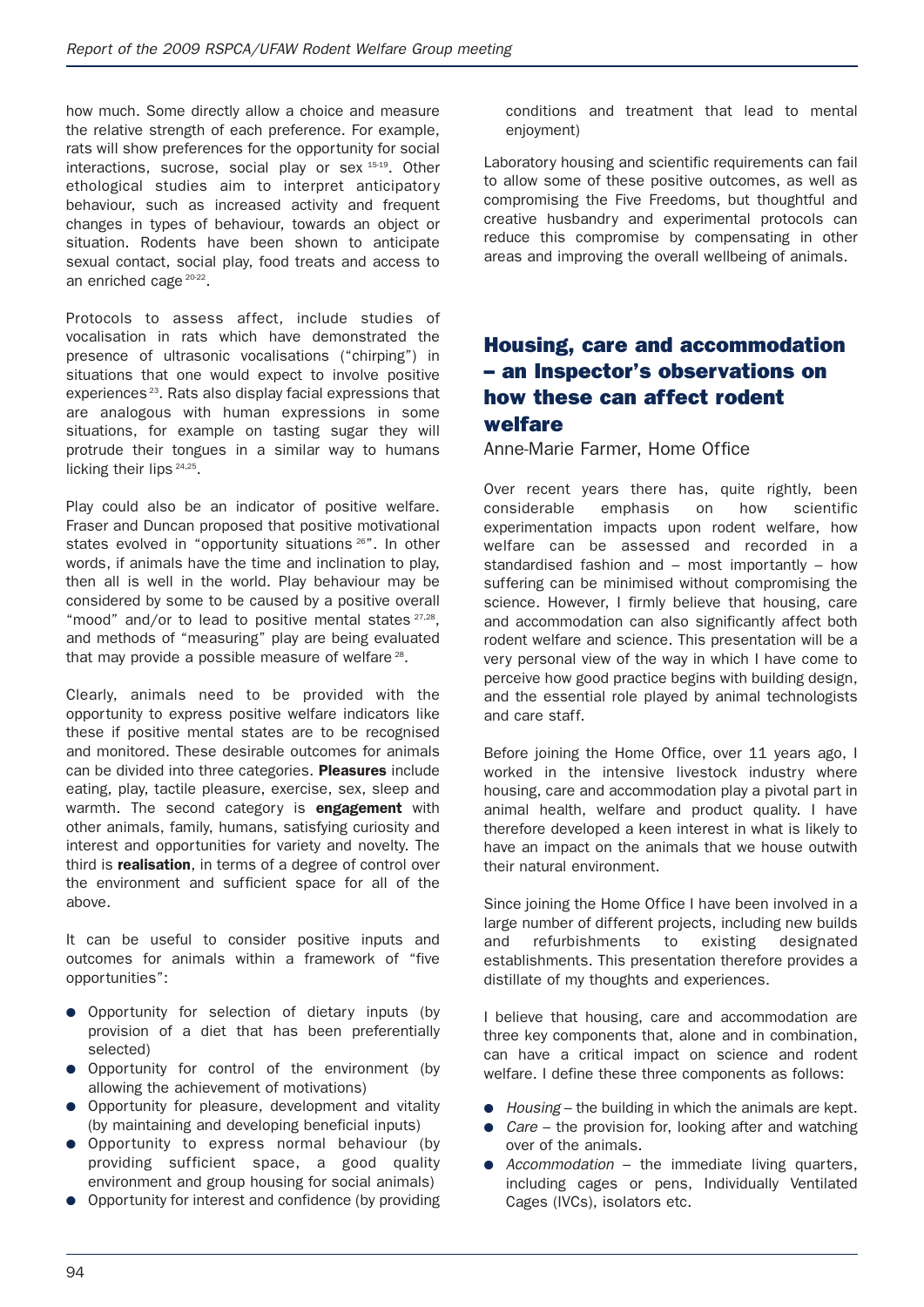Why should we be interested in how these three influence rodent welfare and science? By way of introduction, take a moment to think what happens when you move animals from their natural environment to an artificial one. Those animals will need time to adjust to the new environment, during which time their wellbeing and behaviour will be affected. How long such effects last will depend on the type of environment provided and by how well the animals habituate and adapt. It is therefore our duty to ensure that we provide the most appropriate "artificial" environment that we can in order to minimise any impact on the animals.

Consider the following definition of an experiment:

"*An experiment is a procedure by which we introduce variables into a controlled situation and observe the consequences*" <sup>29</sup> .

It follows that if housing, care and accommodation can affect both animal biology and behaviour, they could introduce experimental variables that influence the scientific validity of experiments in ways that were not intended or envisaged when the experiments were planned. This might not be important for some experiments, but I believe that as science becomes more sophisticated and exacting, the effects that these three components can exert are likely to increase. So if we accept that good practice in animal housing, care and accommodation can improve scientific validity and reduce animal wastage, let's take the idea one step further. What about the environment provided for the staff? I believe that it is important to consider this too, since there is a risk that a poor staff environment can have direct and/or indirect effects on science and animal welfare, for example by impacting staff morale. Animal technologists and care staff who feel valued, and whose jobs are made easier, by a good quality working environment, are far more likely to think innovatively about the Three Rs and be more attentive to the needs of the animals and science.

I am pleased to say one of the most significant changes that I have witnessed in recent years is the thought and attention given to staff areas and working environments, in addition to the animal accommodation and environmental control systems. Although the former is not required by the Home Office I am now convinced of the merits of this approach. Animal technologists and care staff enter their profession because they are interested in animals and animal welfare. They do not want to spend time "fire fighting" problems arising from the building.

Poor environments can introduce experimental variables through inappropriate lighting, noise, temperature and humidity, which can also have a significant impact on the staff who are expected to work in and manage such facilities. Poor housing quality can make the recruitment and retention of good animal staff a problem. Take a moment to think about how you would feel arriving on a Monday morning to a facility that is difficult to manage, looks old and dingy and compare this with how you would feel arriving at a modern facility where the environmental conditions for the staff and the animals are appropriate, surfaces are easily cleanable, there is light and space and modern equipment that does not break down (Figure 5).



**Figure 5.** (Left) Peeling paint, poor design and surfaces that can harbour pathogens are unlikely to be encountered in establishments today. If the fabric of designated rooms deteriorates the room would be either removed from the schedules on the Certificate of Designation or refurbished. (Right) modern facilities are built to a high specification making cleaning and maintenance easy.

In my view it is vitally important that scientists and management pay attention to what animal technologists and care staff have to say about the care and requirements of experimental animals. These staff are totally focused on the welfare of the animals that they look after. They take time to observe their animals, and experienced and well trained staff will know what affects the welfare of their animals. So it is hardly surprising that animal technologists and care staff are the people most likely to come up with ideas for refining and improving how their animals are cared



**Figure 6**. Well motivated and supported staff often initiate (and supply) enrichment ideas.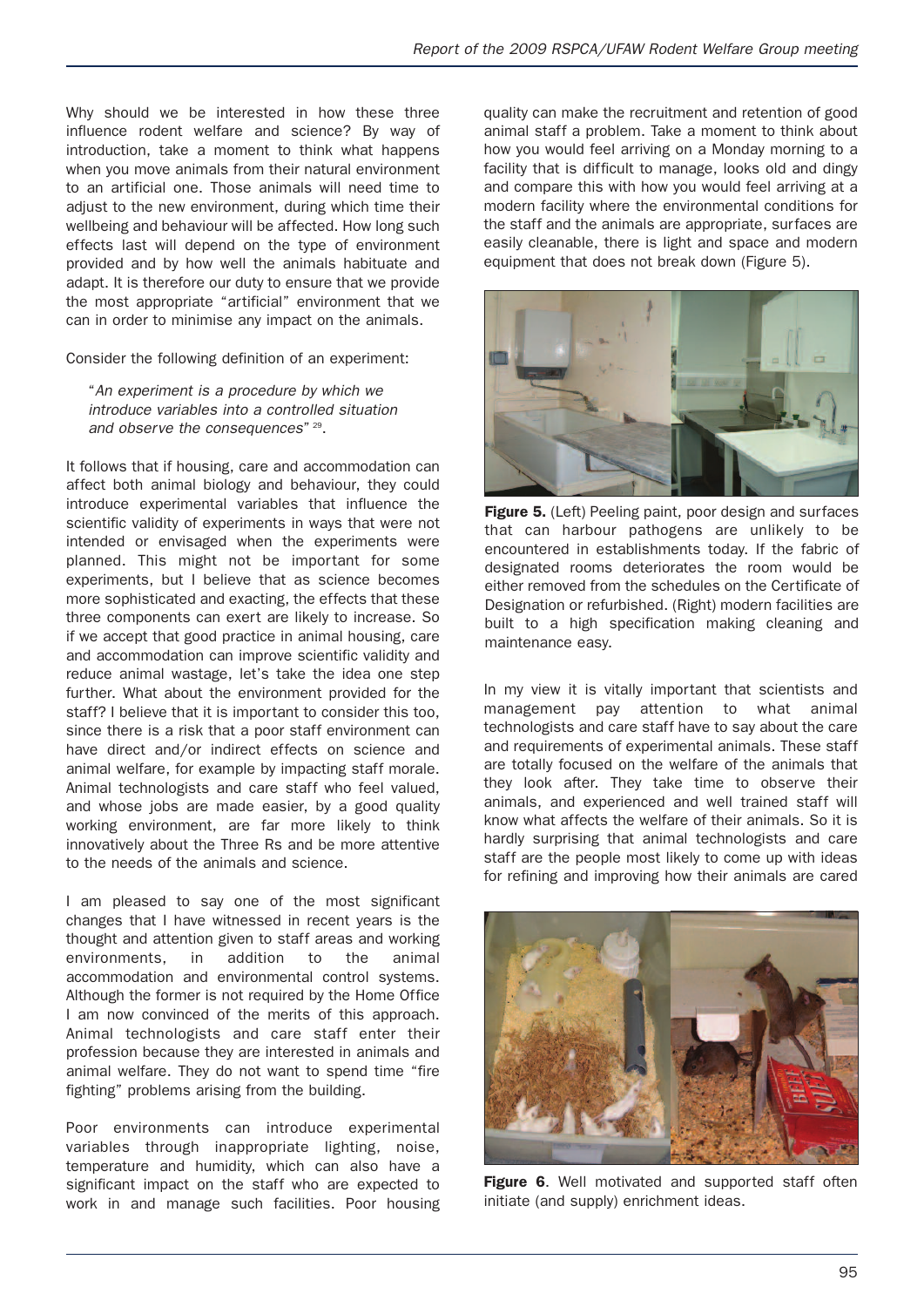for before, during and after experiments. Just some examples of their input include methods for rodent mixing or regrouping after periods of single housing, providing peer interactions for single housed rodents, novel environmental enrichment using discarded boxes and containers (Figure 6), and the use of choice chambers to "ask" the animals which environment they prefer. Refinements to well established tests have also been developed by animal technologists, such as equipment designed to test balance more safely than the traditional wooden beam suspended between two lab benches.

There have been, and will continue to be, major advances in rodent accommodation. Although conventional caging is still used, more and more establishments are installing containment systems such as IVCs, isolators and cabinets. Additional improvements are appearing all the time – for example "flags" which make it easy to identify when cages are not correctly placed on racks, automatic watering systems, adjustable height isolators, cabinets which can maintain temperature and humidity and automatic alarm systems which dial out alarm states to staff out of hours. In the latter case some remote access systems provide functionality that allow problems to be rectified remotely, resulting in faster and easier remedy by staff and the added benefit that quicker response times can reduce the impact of the problem on the animals. Novel cage shapes and sizes are available which have space saving features and some provide added height and cage complexity. And on the horizon there are computer based monitoring systems which record animal activity 24/7.

With all these developments, I believe that any establishment considering building a new facility or refurbishing an old one should appoint an experienced, open minded and committed animal technologist to the project from the very first day. The continued involvement of that person throughout the build, and during the hand over and use of the new or refurbished facility, cannot be encouraged enough. This one key person is often overlooked or not listened to because they are seen as "only an animal technician". In my experience, failure to listen to committed and experienced animal technologists and care staff can result in a facility that is more likely to introduce variables into the science and adversely impact animal welfare.

# **An assessment of laboratory mouse welfare in UK animal units**

Matt Leach, University of Newcastle and David Main, University of Bristol

A welfare "benchmarking" project was set up in the UK,

to provide a process by which establishments can carry out their own in-house assessments of welfare and then compare their results with other facilities. In the initial stages of the project, an expert-defined welfare assessment protocol containing 119 measures of mouse welfare was developed (for an explanation of how this was conducted, see Leach et al.  $2008^{30}$ ).

The approach to benchmarking involves measuring the resources provided for the animals as well as assessing the animals' welfare. In practice, this means obtaining information about the staff levels, housing, husbandry, diets and environmental provisions and also looking at the behavioural, physiological and pathological reactions of the animals, e.g. behaviour, health and presence of any injuries. All of these elements are critical for a comprehensive and holistic assessment. Each establishment that participated in the project was presented with their own results plus an anonymous summary of the results from their peer group, so that they could see how they compared.

The completed protocol was used to assess conventional (as opposed to GA), stock laboratory mice in 46 UK animal units, using a questionnaire and observations made during a one day visit to each facility<sup>31</sup>. The results were fed into a rolling national database of welfare performance that only participating institutions could access. This is a powerful motivational tool to improve welfare in itself, so the project did not set its own "minimum standards".

So far, the standard of mouse welfare has been found to be good overall, with space allowances that were, in most cases, well above the minimum recommended levels set out in the UK Codes of Practice.

There are a number of other positive findings as listed below:

- **●** Litter was provided in ~98 % of cages and nesting material in ~92 % of cages, so the vast majority of mice are provided with both.
- **●** Mouse health and welfare were frequently assessed by animal care staff using daily inspections and observations, health records, and health monitoring schemes.
- **●** In general, indicators of poor health and welfare, such as aggression, were observed at low levels.
- **●** Mice were reported to exhibit a wide range of positive natural behaviours.
- **●** Education and training was available and encouraged within the majority of animal units.

Other results highlighted areas that could be improved:

**●** A number of environmental conditions (humidity, noise and light intensity) were outside the recommended ranges in some animal units.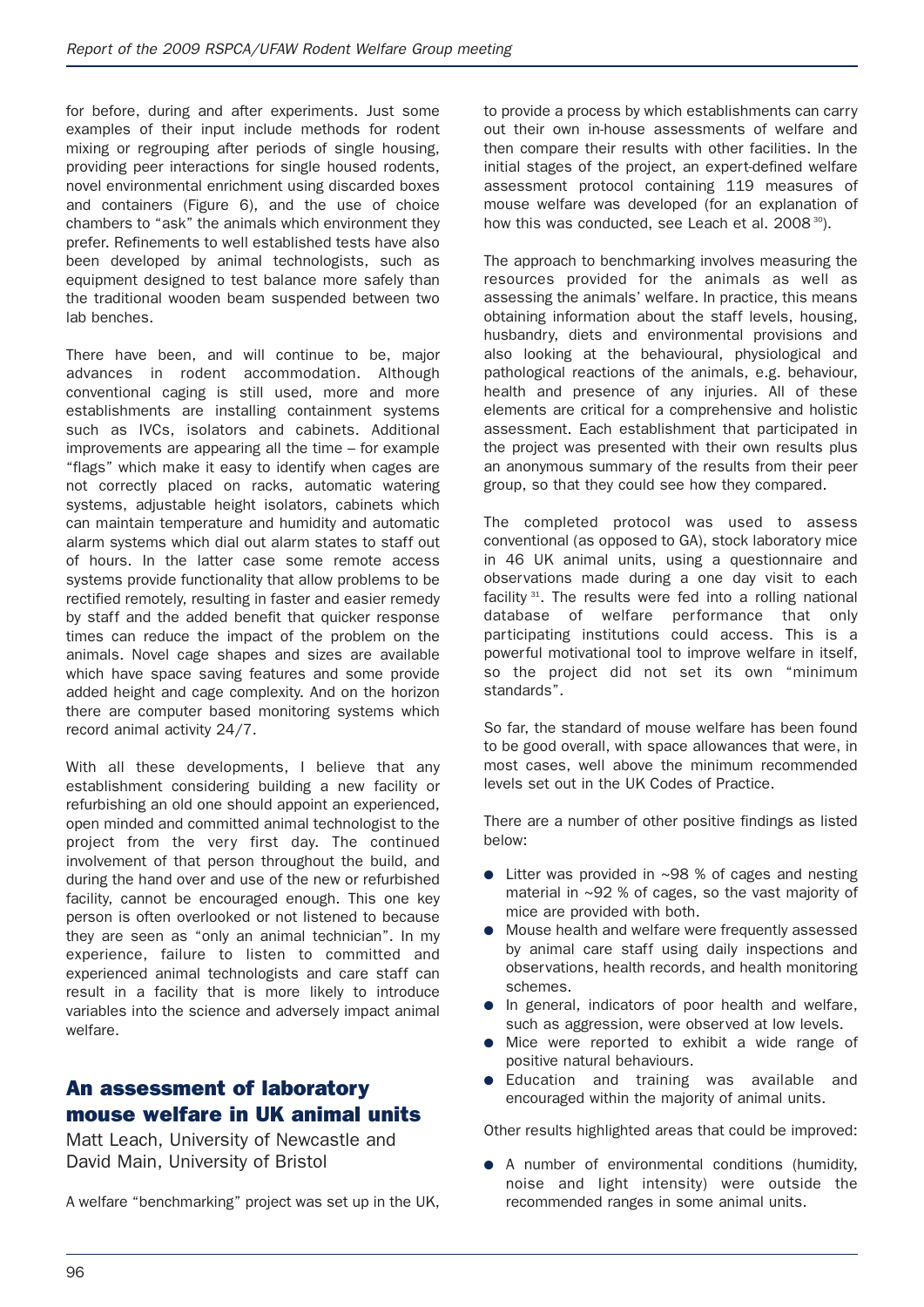- **●** The provision of cage resources such as shelters, gnawing material, forage feed and other enrichment items was variable.
- **●** A high proportion of units (78 %) housed at least some of their mice – mainly males – singly. CD-1 mice were most likely to be singly housed.
- **●** Handling of mice by care staff varied between units.

A number of interesting correlates were found between stereotypies and potential indicators of abnormal health or welfare, For example, there were positive correlations between stereotypy and climbing, and the provision of gnawing material, but stereotypies decreased if mice had a shelter. Of course, these findings do not mean that climbing or gnawing are undesirable, or that all mice should have a shelter. There is still much to be learned about stereotypic behaviour and further investigation is required.

The full protocols are freely available to those interested in using them to monitor and improve the husbandry conditions of animals. In farm animals, welfare assessment protocols have been used by both voluntary quality assurance schemes and enforcement agencies. The same opportunities are available for laboratory rodents.

## **Update on resources from the RSPCA Research Animals Department**

Nikki Osborne, RSPCA Research Animals Department

The number of GA mice used in scientific procedures within the UK and internationally has risen significantly over the last fifteen years and continues to do so. This raises scientific, ethical and logistic challenges with respect to applying the Three Rs.

With this in mind, the RSPCA has set up three expert working groups to identify and promote contemporary best practice in relation to (i) GA animal passports, (ii) training in transgenic technology and (iii) sharing and archiving GA mice. These groups have recently published three new resources for the mouse genomics community:

- **●** A booklet on *Sharing and Archiving of Genetically Altered Mice: Opportunities for Reduction and Refinement*, which discusses why it is good practice to archive and share resources; what, when and how to archive; and how to share.
- **●** A pair of posters entitled *Transgenics and The Three Rs – What's it all about?* which provides an overview of current best practice in the production, care and use of GA mice.

**●** A resource on *GA Passports: The Key to Consistent Animal Care*, which explains what a GA passport comprises, why and when to use one, and what to include.

For further information on the expert working groups, or these GA resources, email GA@rspca.org.uk

The RSPCA Research Animals Department has also produced a number of new resources to help with the implementation of the Three Rs in general. These are:

- **●** *New resource book for lay members of Ethical Review Processes* – the RSPCA's handbook for lay members has been completely revised and updated to include additional material on each of the seven functions of the ERP. Email erplaymembers@rspca.org.uk
- **•** The RSPCA's husbandry and care sheets for commonly used species have been reviewed and redesigned. Email research\_animals@rspca.org.uk, or visit http://tinyurl.com/yfxvkqx
- **●** *Refining rabbit care – a resource for those working with rabbits in research*, which provides practical guidance on improving rabbit husbandry. Email rabbits@rspca.org.uk or visit http://tinyurl.com/yzmtlmc
- **●** *Guidance on the care and housing of the African clawed frog* Xenopus laevis – this can be downloaded at http://tinyurl.com/yfql7nf

UFAW has recently published the 8th edition of the *UFAW Handbook on the Care and Management of Laborator y and other Research Animals*. Please contact hubrecht@ufaw.org.uk for further details or see http://www.ufaw.org.uk/.

## **Acknowledgements**

Thanks to all of the delegates who attended and participated on the day, to Rita Malcolm and Cathryn Grimble for their help with organising the meeting and to Lynn Dorsett for her assistance with finding the venue.

#### **References**

- <sup>21</sup> **Russell, W.M.S** and **Burch, R.L.** (1959). *The Principles of Humane Experimental technique.* Methuen & Co Ltd, London.
- <sup>22</sup> **Hall, M.** (1847). On experiments in physiology as a question of medical ethics. *The Lancet* **49 (1220)**: 58- 60.
- <sup>23</sup> **Worden, E.N.** and **Lane-Petter, W.** (eds). (1957). *The UFAW Handbook on the Care and Management of Laboratory Animals, 2nd edn.* UFAW, London.
- <sup>24</sup> **Poole, T.** and **English, P.** (eds). (1999). *The UFAW Handbook on the Care and Management of Laboratory Animals, 7th edn.* Blackwell Science, Oxford.
- <sup>25</sup> **Hess, P., Grune, B., Anderson, D.B., Aune, T., Botana, L.M., Caricato, P., van Egmond, H.P., Halder, M., Hall, S., Lawrence, J.F., Moffatt, C., Poletti, R., Richmond, J.,**